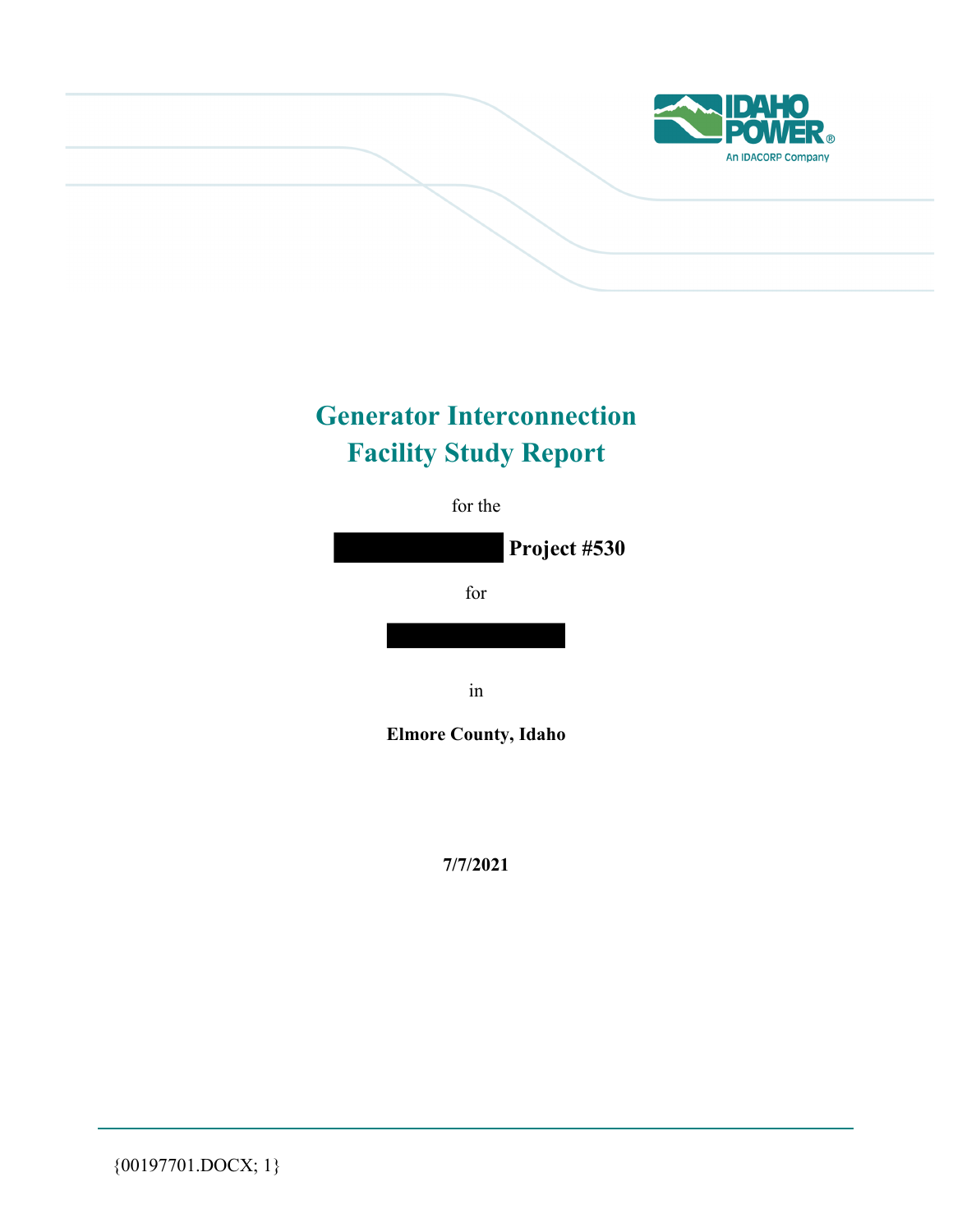# **FACILITY STUDY REPORT (FSR)**



### **1. General Facility Description**

 (Interconnection Customer) has stated that the proposed project will consist of 720 MW of pumped storage hydro (12 x 60 MW), 110 MW of wind (40 x 2.5 MW), and 40 MW of photovoltaic located ( ) in , Idaho. The Interconnection Customer will install two approximately mile 230kV transmission lines connecting to a new Idaho Power Company (IPC) 500/230kV substation called Substation. The new IPC Substation will have connection to the jointly owned IPC's and PacificCorp's 500kV Transmission Line with a 230kV transmission line/tie to IPC's Substation. The total project output as studied is 870 MW.

Contact Information for Interconnection Customer is as follows:



A Standard Large Generator Interconnection Agreement (the "GIA") under IPC's Open Access Transmission Tariff (OATT) between Interconnection Customer and IPC – Delivery (Transmission Provider) for the **Project**, specifically Generator Interconnection Project #530 ("Project"), will be prepared for this project. The GIA will be a definitive agreement that contains terms and conditions that supersedes this FSR.

#### **1.1 Interconnection Point**

The two Points of Interconnection ("POI") for the Project will be (1) on the Interconnection Customer's side of the air break switch 201T and (2) on the Interconnection Customer's side of air break switch 202T at IPC's new Substation. The new substation will be located in IPC's Capital Region with the approximate coordinates ( ). A drawing identifying the Points of Interconnection is attached as Exhibit 1.

#### **1.2 Point of Change of Ownership**

The Point of Change of Ownership for the Project will be the same as the Interconnection Points.

#### **1.3 Interconnection Customer's Interconnection Facilities**

The Interconnection Customer will install pump storage hydro generation, wind turbines, solar arrays, inverters, disconnect switches, distribution collector system, transformers (including main step-up transformers), controllers, appropriate grounding measures, transmission systems and associated auxiliary equipment. Interconnection Customer will install a 100 MVAr 230kV Shunt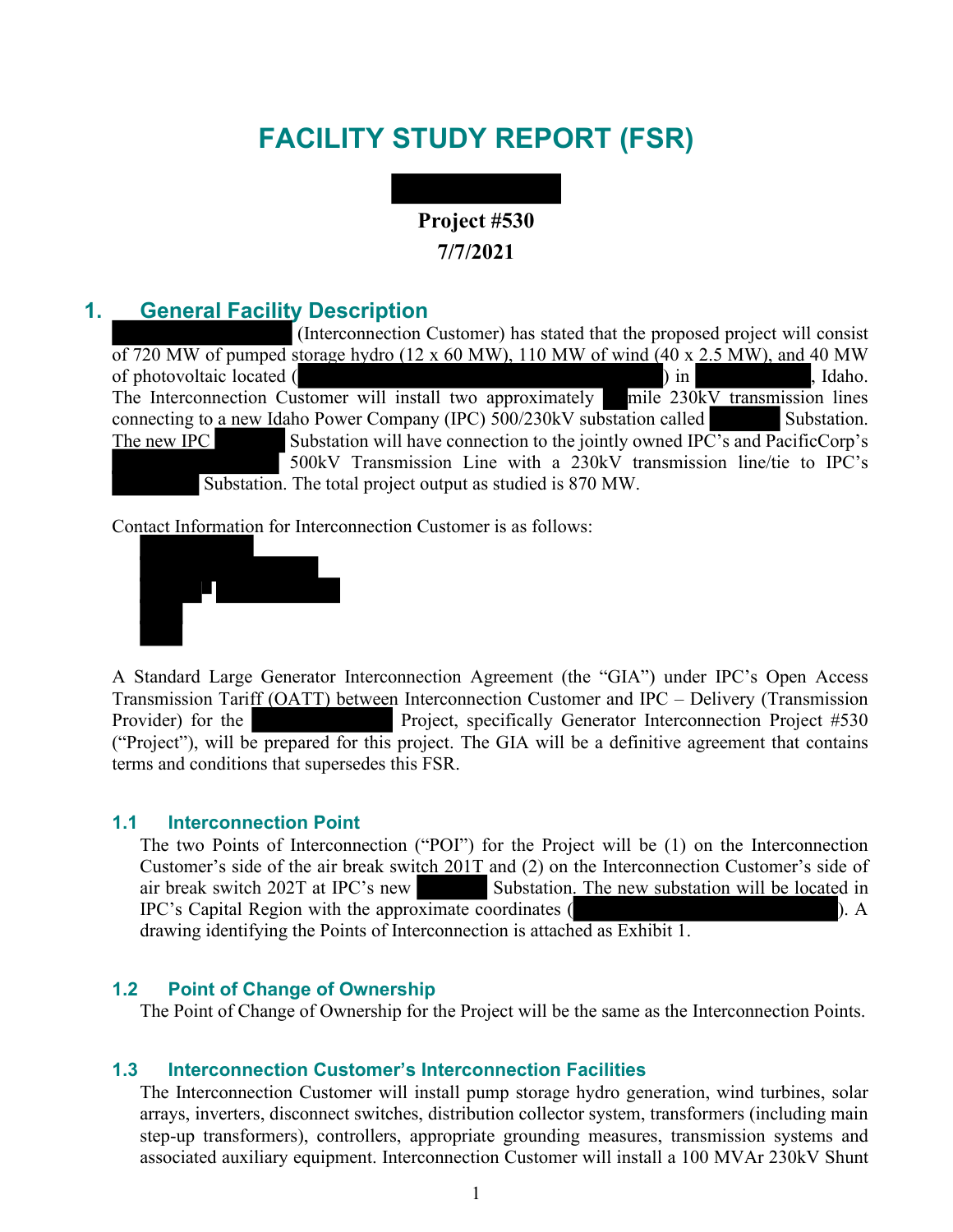Capacitor Bank at the Interconnection Customer's Substation. Interconnection Customer will build two 230kV transmission lines between the Project and the Point of Change of Ownership including the transmission line termination apparatus, such as transmission line hardware on the deadend, insulators, jumpers, connectors, and other equipment to connect to the Customer's side of the air break switches. Interconnection Customer will build facilities to the Point of Change of Ownership.

#### *1.3.1 Telecommunications*

In addition to communication circuits that may be needed by the Interconnection Customer, the Interconnection Customer shall provide an all-dielectric fiber optic cable between the Interconnection Customer's control building at the Substation and IPC's control building at the IPC Substation. The fiber optic cable shall have 12 each 50 or 62.5 micrometer core multimode fibers and 12 each 9 micrometer core singlemode fibers. This cable will be used for the high speed transfer trip protection scheme for the two Interconnection Customer's 230kV transmission lines and other uses described in the rest of this document. IPC will not provide any other connectivity or services using this cable other than connectivity and services specified as needed by IPC.

#### *1.3.2 Ground Fault Equipment*

The Interconnection Customer will install transformer configurations that will provide a ground source to the transmission system.

#### *1.3.3 Generator Output Limit Control*

The Interconnection Customer will install equipment to receive signals from IPC Grid Operations for Generation Output Limit Control ("GOLC") - see Section 3 Operating Requirements and Appendix A. IPC's recommended method of communication for GOLC is via the multi-fiber cable described in 1.4.1 above.

#### *1.3.4 Local Service*

The Interconnection Customer is responsible to arrange for local service to their site, as necessary.

### *1.3.5 Monitoring Information*

If the Interconnection Customer requires the ability to monitor information related to the IPC breaker/relay (i.e. Mirrored Bits) in the IPC Substation, they are required to supply their own communications circuit to the interface area of the IPC Substation. The multi-fiber communication cable described in section 1.3.1 above is acceptable.

#### *1.3.6 Meteorological Data- Wind*

In order to integrate the wind energy into the IPC system, the Interconnection Customer will provide weather data to IPC from the proposed Project site or from a location within two miles of the Project site consisting of the following near real-time weather parameters that will be collected via each meteorological observation tower at 10 m  $\&$ 80 m above ground: Wind Speed (miles/second), Wind Direction, Air Temperature (degrees Centigrade), along with Relative Humidity, and Barometric Pressure. This data shall be provided to IPC hourly via commonly accepted electronic web service standards or similar communication method. Specific meteorological data must also be sent over the GOLC communication circuit as identified in Appendix A. The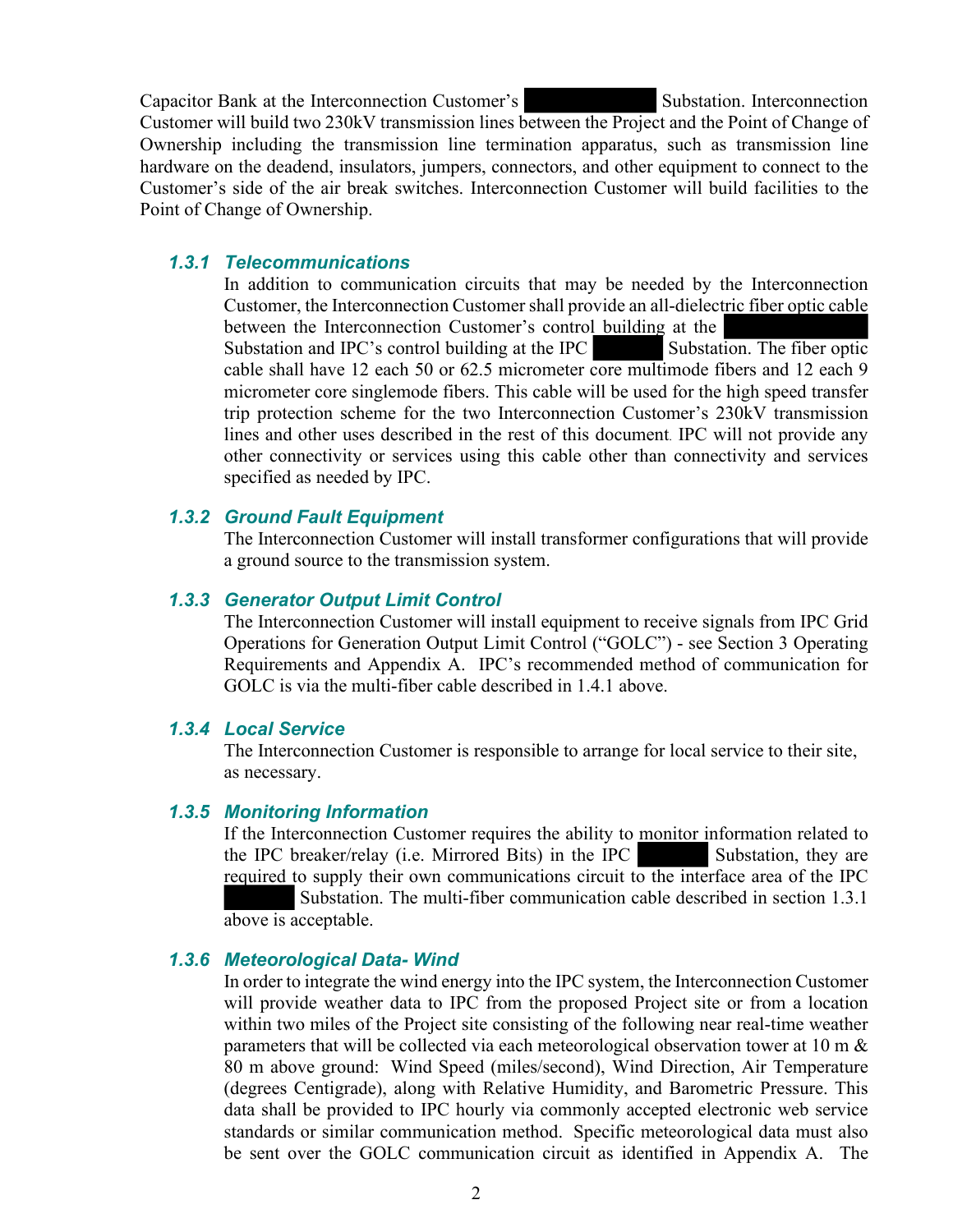Interconnection Customer will provide relevant historical meteorological data to IPC. Additionally, the Interconnection Customer shall submit to IPC the physical and technical specifications for all meteorological measurement devices, geographic locations and technical specifications of all turbines. The associated cost for obtaining this data is the Interconnection Customers responsibility and therefore not included in the Facility Study estimate.

### *1.3.7 Meteorological Data- Solar*

In order to integrate the solar energy into the IPC system and operate IPC's solar forecasting tool, the Interconnection Customer must provide solar irradiation and weather data from the Project's physical location to IPC via real time telemetry in a form acceptable to IPC. The associated cost for obtaining this data is the Interconnection Customer's responsibility.

The data must be provided at 10 second intervals and consist of:

- 1. Global Horizontal Irradiance
- 2. Plane of Array Irradiance
- 3. Ambient Temperature
- 4. Wind Speed and Wind Direction
- 5. Relative Humidity

The installed instruments must equal or exceed the specifications of the following instruments:

*Temperature and Relative Humidity*: R.M Young Relative Humidity and Temperature Probe Sensors Model 41382

*Wind*: R.M Young Wind Monitor Model 05103

*Pyranometer:* Apogee Instruments Model SP-230

### *1.3.8 Generator Technical Information & Drawings*

Interconnection Customer shall provide draft design prints during GIA negotiations containing technical information, like impedances, and equipment brand and models. After construction, the Interconnection Customer shall submit to IPC all the as-built information, including prints with the latest approved technical information and commissioning test results.

### **1.4 Transmission Provider's Interconnection Facilities**

IPC will install two meters, two dead-end structures, two 230kV air break switches, and the required foundations (Interconnection Facilities) in the IPC Substation yard to allow the Interconnection Customer to interconnect the Project. IPC will install facilities up to the Point of Change of Ownership. Revenue metering will be accomplished at the two Points of Interconnection on the 230kV bus.

The remaining IPC Substation facilities are described in Section 5.1 Network Upgrades.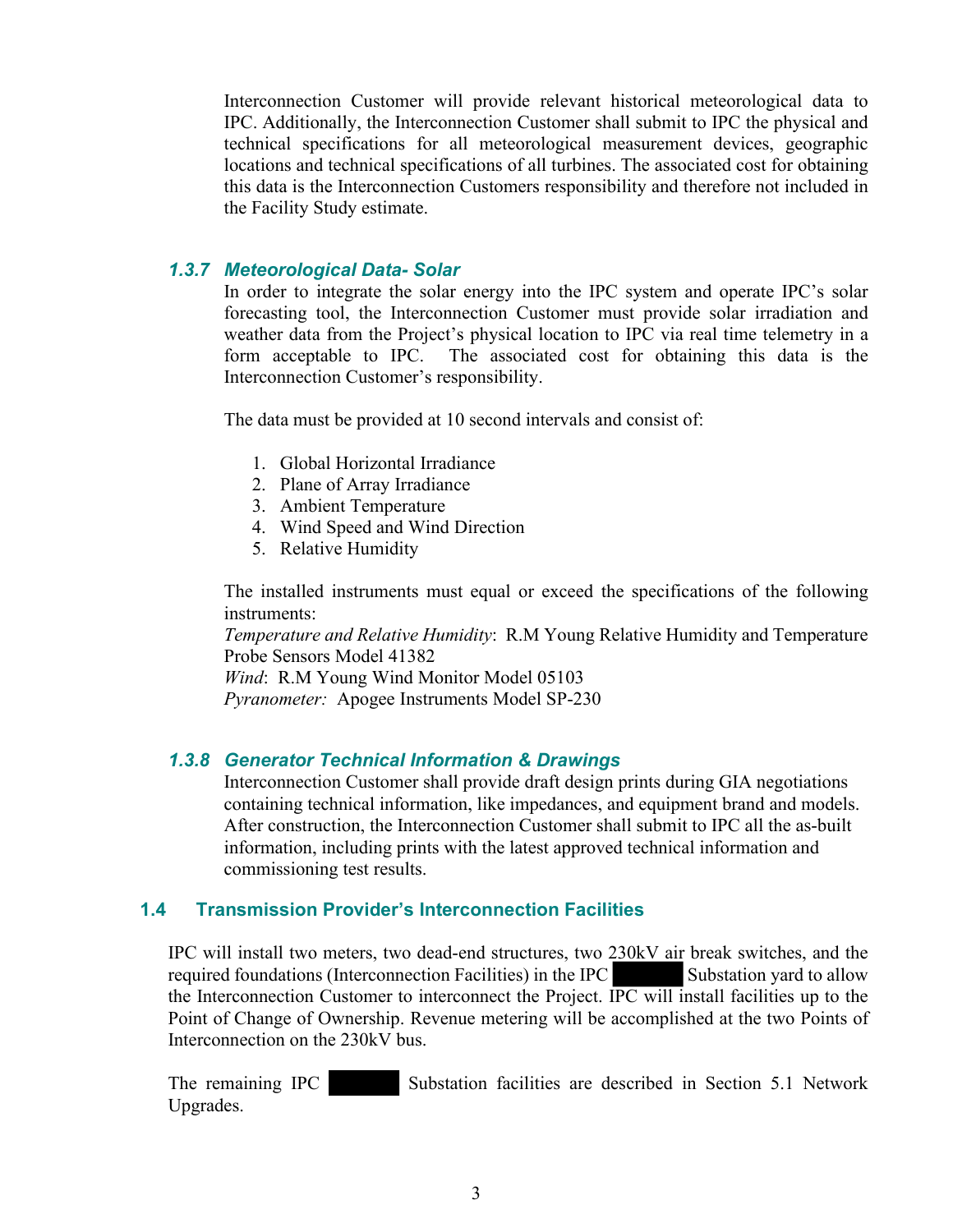# **2. Estimated Milestones**

These milestones will begin, and the construction schedule referenced below will only be valid, upon receipt of funding from Interconnection Customer or its authorized third party no later than the date set forth below for such payment. IPC will not commit any resources toward Project construction that have not been funded by Interconnection Customer. Additionally, failure by Interconnection Customer to make the required payments as set forth in this Study by the date(s) specified below may result in the loss of milestone dates and construction schedules set forth below. In the event that the Interconnection Customer is unable to meet dates as outlined below, Interconnection Customer may request an extension of the Operation Date of up to three (3) years. Interconnection Customer's request will be evaluated by IPC to ensure Interconnection Customer's request does not negatively impact other projects in IPC's Generator Interconnection Queue. Such extension will be allowed only if IPC determines, in its sole discretion, that the extension will not negatively impact other projects in IPC's Generator Interconnection Queue. Estimated milestones, which will be updated and revised for inclusion in the GIA in light of subsequent developments and conditions, are as follows:

| <b>Estimated Date</b>                                        | <b>Responsible Party</b>           | <b>Estimated Milestones</b>                                                                                                                                                                                                                             |
|--------------------------------------------------------------|------------------------------------|---------------------------------------------------------------------------------------------------------------------------------------------------------------------------------------------------------------------------------------------------------|
| [DATE]                                                       | <b>Interconnection</b><br>Customer | <b>IPC receives Notice to Proceed and</b><br>construction funding or arrangements<br>acceptable to IPC are made with IPC's Credit<br>Department                                                                                                         |
| 24 months after<br>construction funds<br>received            | <b>IPC</b>                         | <b>IPC Engineering and Design Complete</b>                                                                                                                                                                                                              |
| 30 months after<br>construction funds<br>received            | <b>IPC</b>                         | <b>IPC Long Lead Material Procured/Received</b>                                                                                                                                                                                                         |
| 36 months after<br>construction funds<br>received            | <b>IPC</b>                         | Fee Ownership Parcel, Easements and<br>permits procured for IPC<br>Substation, construction will not begin until<br>easements and permits are in place.<br>Permitting is required for all substation sites,<br>transmission lines, and microwave sites. |
| 9 months prior to<br><b>IPC Commissioning</b>                | <b>IPC</b>                         | New generation must be modeled and<br>submitted to the Western Energy Imbalance<br>Market a minimum of 6 months prior to<br>coming online, failure to submit by given lead<br>time will results in Project delay.                                       |
| 48 months after<br>construction funds<br>received            | <b>IPC</b>                         | <b>IPC Construction Complete</b>                                                                                                                                                                                                                        |
| 50 months after<br>construction funds<br>received            | <b>IPC</b>                         | <b>IPC Commissioning Complete</b>                                                                                                                                                                                                                       |
| 5 days after<br>switching request<br>made to IPC<br>Dispatch | <b>Interconnection</b><br>Customer | Switch at the Point of Interconnection can be<br>closed                                                                                                                                                                                                 |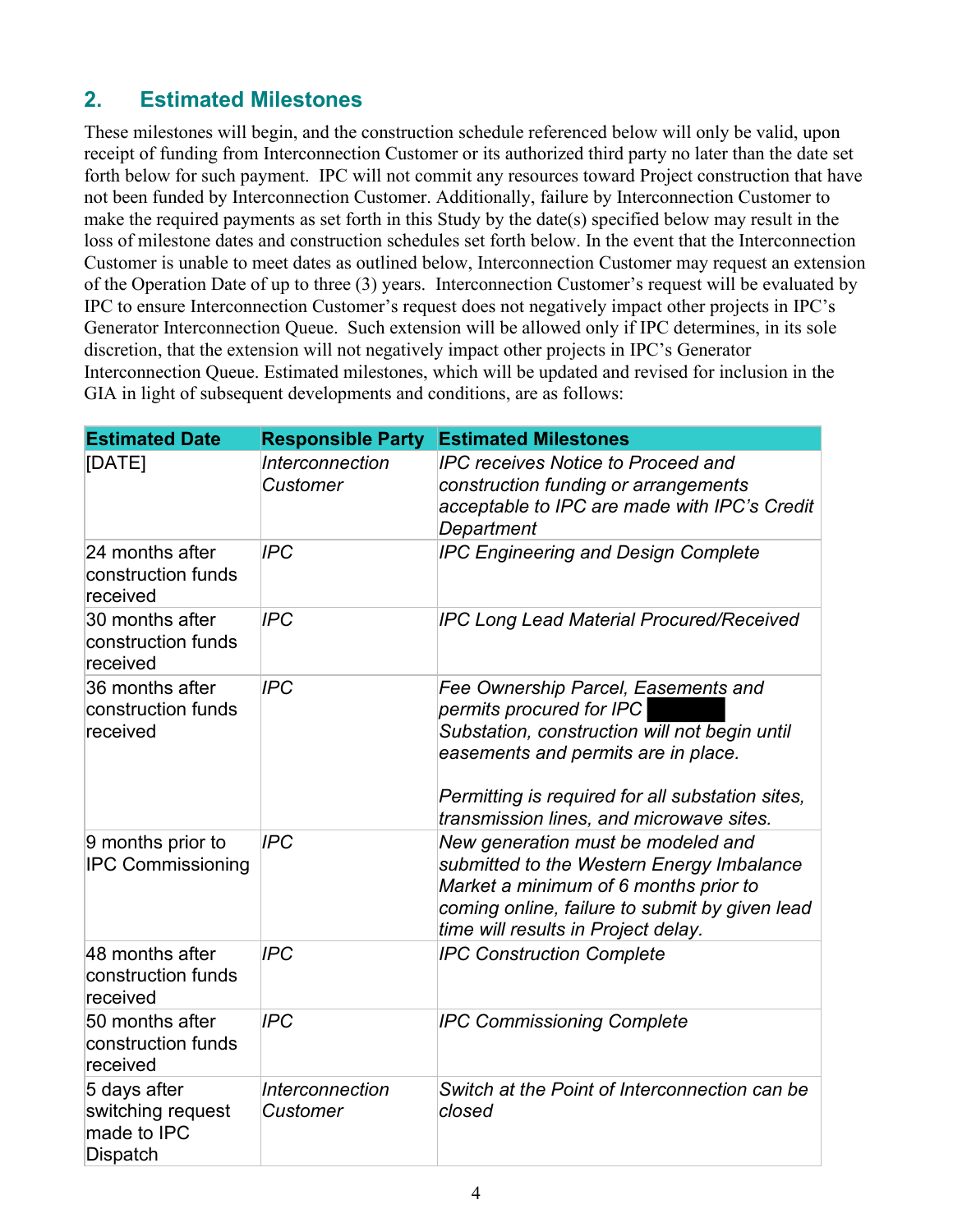| TBD | IPC.                               | <b>Notification from IPC's Energy Contracting</b><br>Coordinator confirming First Energy of Non-<br><b>Firm Output</b>                                                     |
|-----|------------------------------------|----------------------------------------------------------------------------------------------------------------------------------------------------------------------------|
| TBD | Interconnection<br><b>Customer</b> | Interconnection Customer testing begins                                                                                                                                    |
| TBD | IPC.                               | <b>Notification from IPC's Energy Contracting</b><br>Coordinator confirming Operation Date<br>(pending all requirements are met) of Firm<br><b>Network Resource Output</b> |

IPC does not warrant or guarantee the foregoing estimated milestone dates, which are estimates only. These milestone dates assume, among other things, that materials can be timely procured, labor resources are available, and that outages to the existing transmission system are available to be scheduled. Additionally, there are several matters, such as permitting issues and the performance of subcontractors that are outside the control of IPC that could delay the estimated Operation Date. For purposes of example only, federal, state, or local permitting, land division approval, identification of the IPC Substation location, access to proposed IPC Substation location for survey and geotechnical investigation, coordination of design and construction with the Interconnection Customer, failure of IPC's vendors to timely perform services or deliver goods, and delays in payment from Interconnection Customer, may result in delays of any estimated milestone and the Operation Date of the Project. To the extent any of the foregoing are outside of the reasonable control of IPC, they shall be deemed Force Majeure events.

### **3. Operating Requirements**

The Project is required to comply with the applicable Voltage and Current Distortion Limits found in IEEE Standard 519-1992 *IEEE Recommended Practices and requirements for harmonic Control in Electrical Power Systems* or any subsequent standards as they may be updated from time to time.

The Project will be subject to reductions directed by IPC Grid Operations during transmission system contingencies and other reliability events. When these conditions occur, the Project will be subject to Generator Output Limit Control ("GOLC") and will have equipment capable of receiving an analog setpoint via Distributed Network Protocol 3 ("DNP") 3.0 from IPC for GOLC. Generator Output Limit Control will be accomplished with a setpoint and discrete output control from IPC to the Project indicating maximum output allowed. For more detail see Appendix A.

**Low Voltage Ride Through:** The Project must be capable of riding through faults on adjacent sections of the power system without tripping due to low voltage. The interconnection projects must meet or exceed the Low Voltage Ride-Through requirements as set forth in NERC Standard PRC-024.

**Frequency Response Requirements:** Generator must be capable of providing Fast Frequency Response for both positive and negative frequency deviations from 60Hz (+/- 0.036 Hz) for Bulk Electric System disturbances. The required frequency response will be linear for a deviation of 0 to  $+/-$  0.1 Hz, a response of 0% to 3% of generator capacity, with a maximum required response of 3% of generator's full capacity for as long as the generator is able to provide support, or the frequency deviation is reduced to within stated limits, whichever occurs first. Provided that Generator meets the above Fast Frequency Response requirements, Company shall not curtail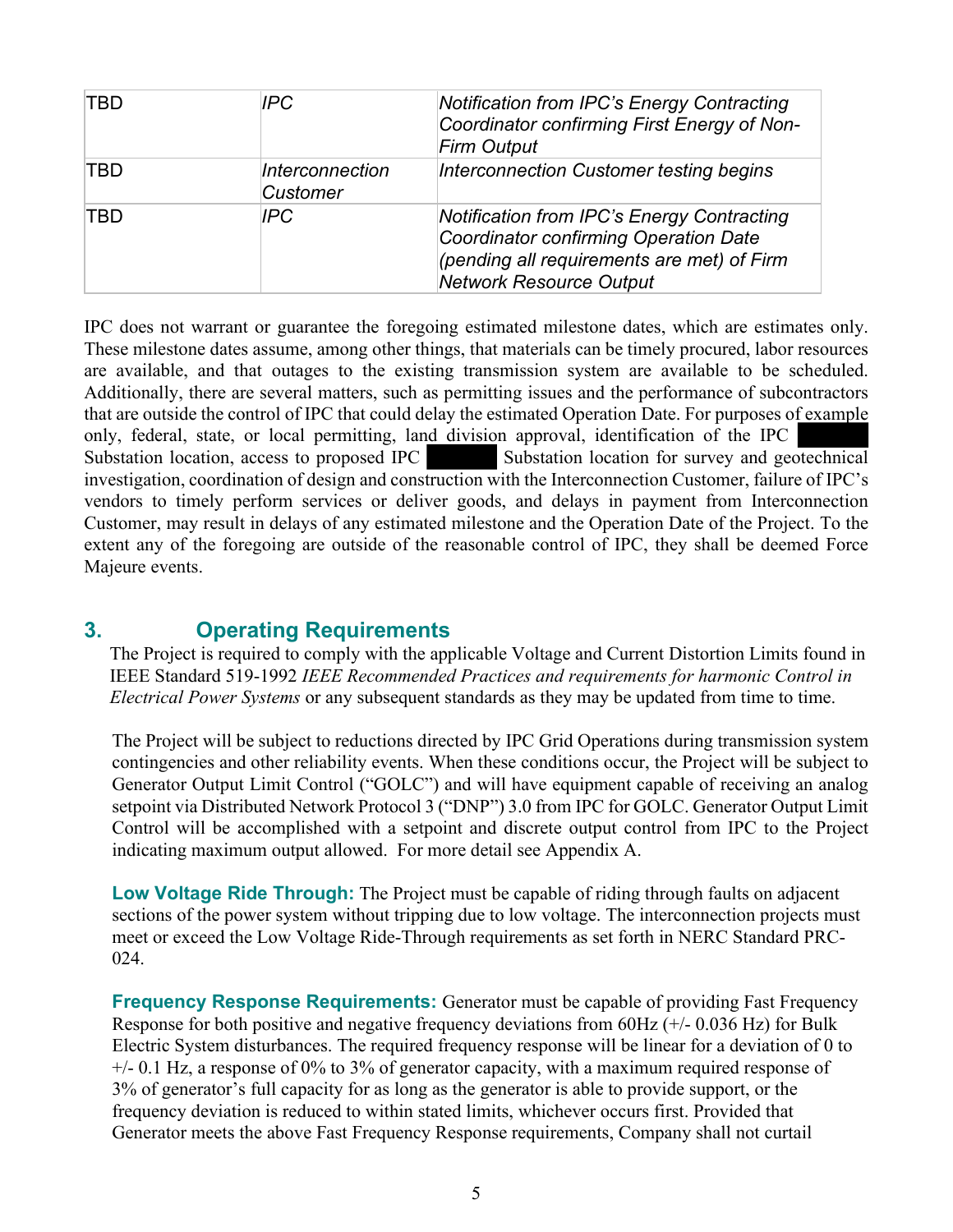Interconnection Customer when such curtailments are caused by a need to comply with applicable Frequency Responsive reliability standards.

Interconnection Customer will be able to modify power plant facilities on the Interconnection Customer side of the Interconnection Point with no impact upon the operation of the transmission or distribution system whenever the generation facilities are electrically isolated from the system via the

 201T and 202T switches and terminal clearances are issued by IPC's Grid Operator for both of the transmission line terminals.

### **4. Reactive Power**

Transmission Connection (138kV and above): The Project must be capable of +/- 0.95 power factor operation, as measured at the Interconnection Point, for all MW production levels. The Project must have equipment capable of receiving an analog setpoint, via DNP 3.0 from IPC for voltage control. The setpoint will be the desired voltage level as measured at the interconnect bus. The range of setpoint will be 219kV to 242kV. For more detail see Appendix A.

### **5. Network Upgrades**

#### **5.1 Network Upgrades – IPC New RattleCat Substation**

IPC will purchase real property and install a new 1,350' x 1,350' fenced 500/230kV interconnection substation with control building near IPC's existing 230kV Substation with the approximate coordinates ( ). The new interconnection substation will be called Substation. The interconnection facilities will be located within Substation.

The new Substation 500kV yard will be a double-breaker double-bus configuration and the 230kV yard will be a ring bus configuration. The transformer will be 1,000 MVA 500/230kV (4 single-phase transformers including spare). A second transformer is required for Network Resource Interconnection and will be a match to the first at 1,000 MVA 500/230kV (3 single-phase transformers). The installation of this second transformer at the

Substation eliminates the need for rebuilding the mile 230kV Transmission Line that was included in the April 29, 2019 Generator Interconnection System Impact Study for the integration of the proposed 870 MW Project. The substation will include two 500kV dead-end structures and three 230kV dead-end structures, eight 500kV circuit breakers, five 230kV breakers, sixteen 500kV air break switches, fourteen 230kV air break switches, CTs, PTs, and associated relaying, PLC communications, communication equipment, control and metering equipment.

To meet North American Electric Reliability Corporation's ("NERC's") MOD-11 and 13- WECC-CRT-1, R1.2 requirements, IPC will install equipment to collect and transmit Phasor Measurement Unit ("PMU") data to IPC. The data can be made available to the Interconnection Customer on request.

The minimum acceptable PMU message rate is 30 samples per second. The minimum set of PMU measurement channels recorded at the POI is shown below. Additional or substitute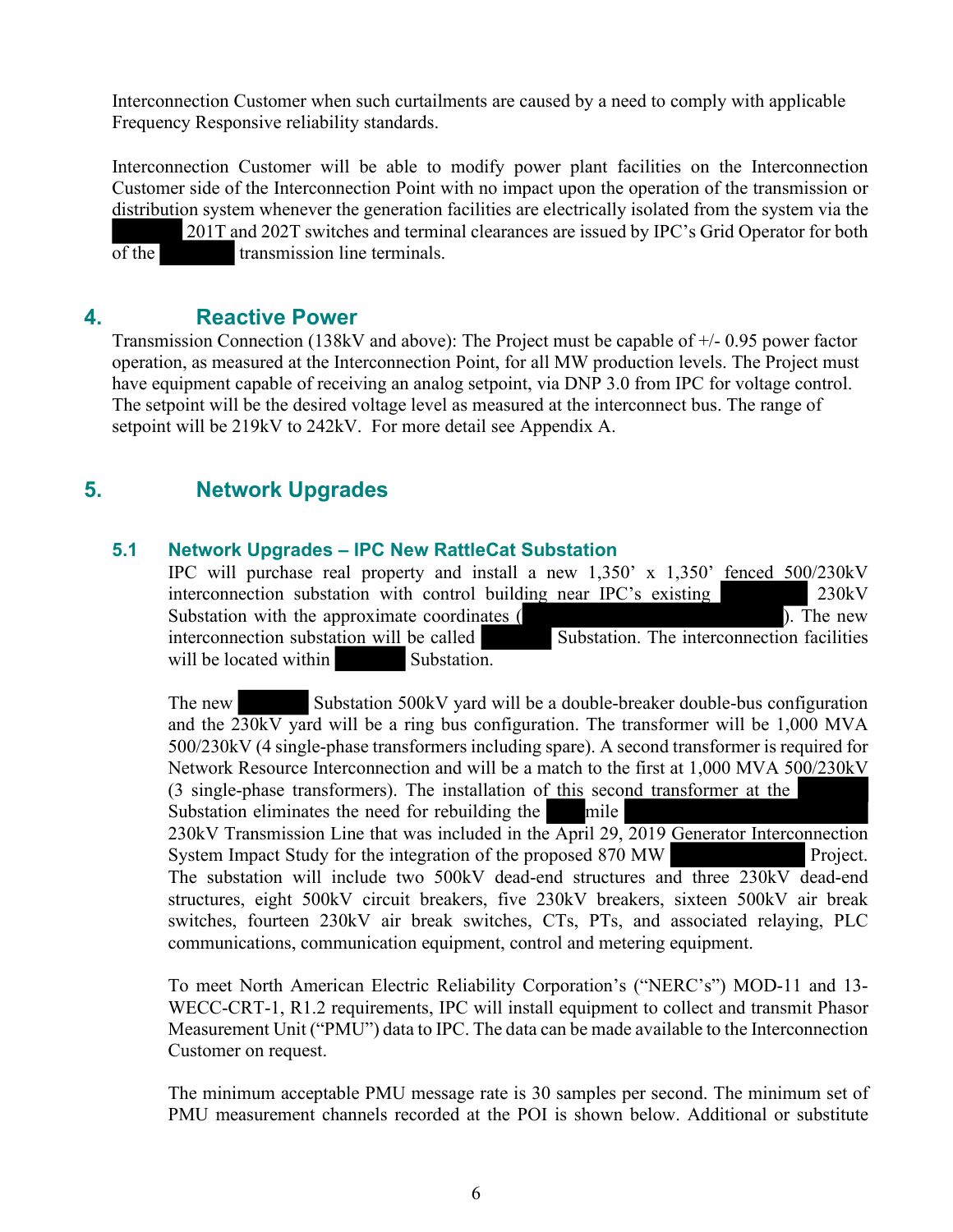channels may be required<sup>1</sup> on a per case basis depending on the interconnection configuration and facility design details.

- Frequency
- Frequency Delta  $(dF/dt)$
- A-B-C Phase Voltage Magnitude
- A-B-C Phase Voltage Angle
- Positive Sequence Voltage Magnitude
- Positive Sequence Voltage Angle
- A-B-C Phase Current Magnitude
- A-B-C Phase Current Angle
- Positive Sequence Current Magnitude
- Positive Sequence Current Angle

### **5.2 Upgrades to the Distribution System**

No distribution upgrades are required.

### **5.3 Network Upgrades to Other Substations**

IPC will install a 230kV transmission line terminal at for the new 230kV Transmission Line. IPC will install a dead-end structure, one 230kV Breaker, two 230kV air break switches, CTs, PTs, and associated relaying and control equipment in the Substation yard and building. IPC will replace the existing 500kV Series Capacitor at the Substation (

 500kV Transmission Line) to a new size and remove an existing 500kV reactor. IPC will also install two new series capacitors at Substation on the

500kV Transmission Line and on the 500kV 500kV

Transmission Line. IPC will re-install a 500kV reactor at Substation (relocated from Substation).

IPC will install 230kV transmission line terminals at the Substation. IPC will install two dead-end structures, two 230kV Breakers, CTs, PTs, and associated relaying and control equipment will be installed in the substation yard and building.

IPC will install new 230kV transmission line protection at Substation for the new 230kV Transmission Line.

IPC will install new 230kV transmission line protection at Substation for the new 230kV Transmission Line.

IPC will install a new 500kV Remedial Action Scheme (MHS RAS) with redundant communication to and Substations. The MHS RAS is required to eliminate cross-tripping the

<sup>&</sup>lt;sup>1</sup> Consult with System Planning to determine acceptability.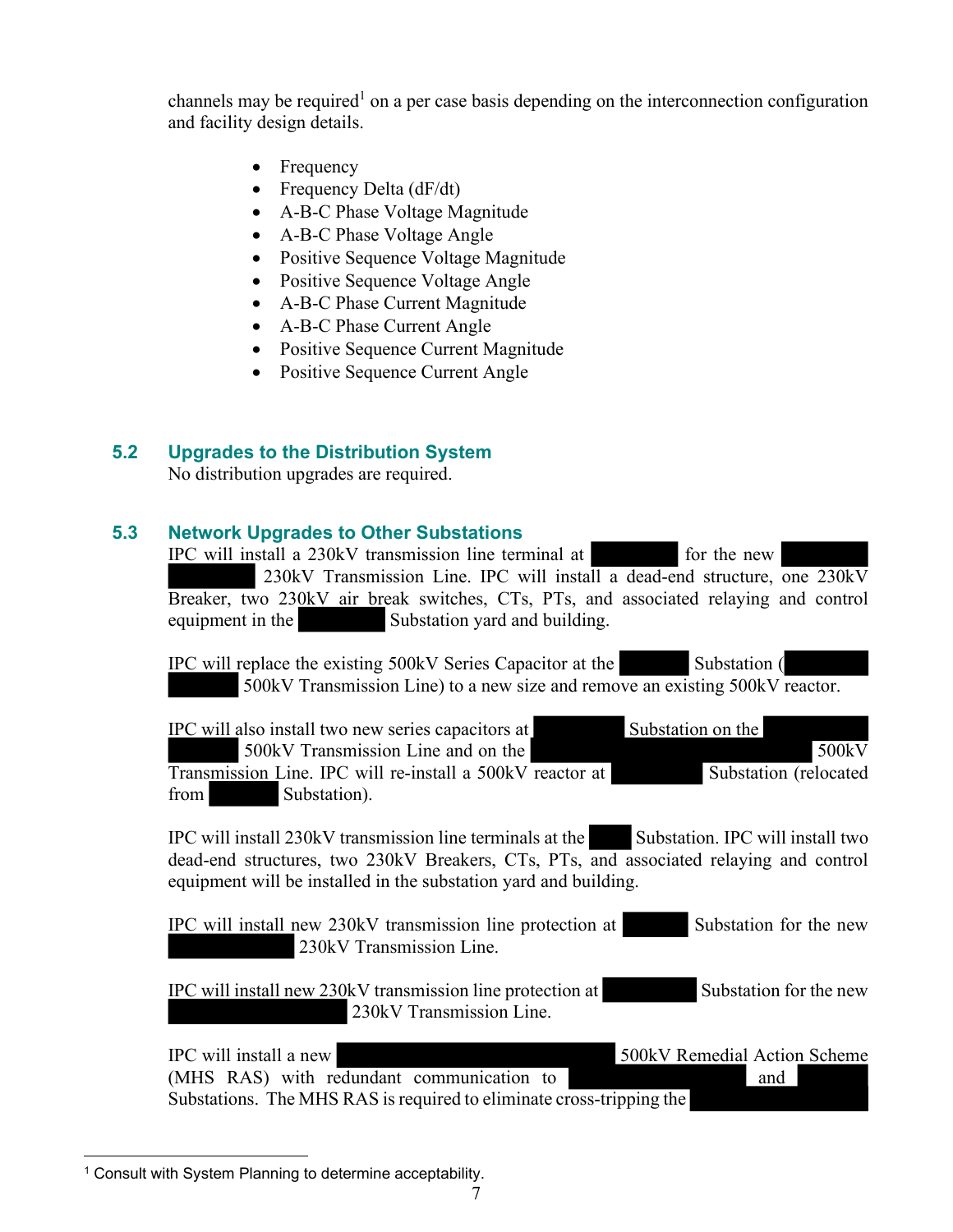and 500kV Transmission Lines for loss of the 500kV Transmission Line.

### **5.4 Network Upgrades to the Transmission System**

IPC will install two -mile 500kV transmission lines between the existing 500kV Transmission Line and Substation. The two transmission lines will connect in and out of the substation to create a 500kV Transmission Line and a 500kV Transmission Line. Also, IPC will install a new mile 230kV transmission line to IPC's Substation to create a 230kV Transmission Line.

IPC will relocate approximately miles of the 230kV Transmission Line to create access into Substation for the new 230kV Transmission Line.

IPC will rebuild the mile 230kV Transmission Line with 1590 MCM ACSR "Lapwing" Conductor and will include an optical ground wire (OPGW).

IPC will rebuild the mile 230kV Transmission Line with 1590 MCM ACSR "Lapwing" Conductor and OPGW.

IPC will install miles of 230kV double circuit transmission lines between the existing 230kV Transmission Line and Substation. The two transmission lines will connect in and out of the Substation to create a Transmission Line and a 230kV Transmission Line.

### **5.5 Network Upgrades to the Communication System**

IPC will create redundant communication paths between , , , , and Substations.

IPC will build a new microwave site near and and which will connect to existing fiber optic cables on an adjacent transmission line. IPC will build a new microwave reflector near , south of . IPC will build a new microwave tower and radio at Substation. This new microwave and fiber path will become the second communication path between and Substations.

IPC will install a new microwave tower and radio at which will connect to fiber optic cable on an adjacent transmission line. IPC will install a new microwave site near in Owyhee County. IPC will install a new microwave site miles west of Substation which will connect to fiber optic cable on an adjacent transmission line. IPC will adjust an existing microwave dish at to aim at Substation. IPC will move the microwave radio at that connects to the microwave radio to Substation. This relocated microwave and fiber path will become the second communication path between and Substations.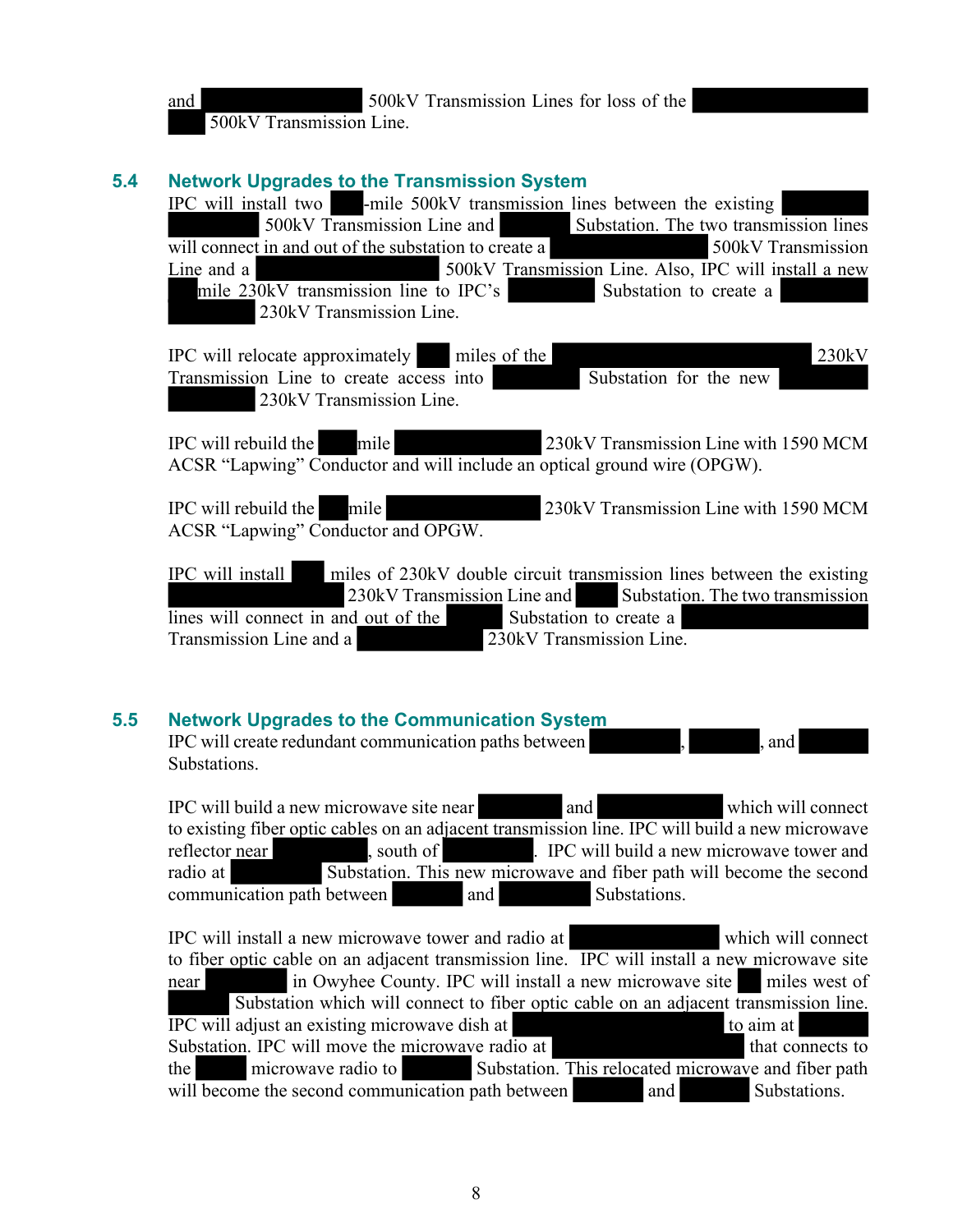## **6. Estimated Costs of Transmission Provider's Interconnection Facilities and Network Upgrades**

The following good faith estimates are provided in 2019 dollars and are based on a number of assumptions and conditions. IPC does not warrant or guarantee the estimated costs in the table below, which are estimates only and are subject to change. Interconnection Customer will be responsible for all actual costs incurred in connection with the work to be performed by IPC and its agents, under the terms and subject to the conditions included in any GIA executed by IPC and Interconnection Customer.

The estimated cost below is required to be paid in full prior to IPC commencing construction on the Project or other arrangements acceptable to IPC are made with IPC's Credit Department.

### **Estimated Cost:**

| <b>Description</b>                                                                                                            |            | <b>Funding</b><br><b>Ownership Responsibility<sup>2</sup></b> | <b>Cost Estimate</b> |
|-------------------------------------------------------------------------------------------------------------------------------|------------|---------------------------------------------------------------|----------------------|
| <b>Transmission Provider's Interconnection Facilities:</b>                                                                    |            |                                                               |                      |
| I.                                                                                                                            |            |                                                               |                      |
| Interconnection equipment, including meters, deadends, air-break                                                              |            | Interconnection                                               |                      |
| switches, and foundations as described in 1.4 above                                                                           | <b>IPC</b> | Customer                                                      | \$477,700            |
| <b>TOTAL</b>                                                                                                                  |            |                                                               | \$477,700            |
| II.                                                                                                                           |            |                                                               |                      |
|                                                                                                                               |            |                                                               |                      |
| Ш.                                                                                                                            |            |                                                               |                      |
| <b>INTERCONNECTION UPGRADE TOTAL</b>                                                                                          |            | \$477,700                                                     |                      |
| Network Upgrades:                                                                                                             |            |                                                               |                      |
| I.<br><b>Upgrades to Substation:</b>                                                                                          |            |                                                               |                      |
| Substation including transformers, breakers,<br>New<br>switches, protection system, and control building                      | <b>IPC</b> | Interconnection<br>Customer                                   | \$57,363,000         |
| Substation<br>Install a 230kV transmission line terminal at<br>230kV line<br>for the new                                      | <b>IPC</b> | Interconnection<br>Customer                                   | \$2,129,600          |
| Replace the existing Series Capacitor at<br>Substation to a<br>new size and remove an existing 500kV reactor at<br>Substation | <b>IPC</b> | Interconnection<br>Customer                                   | \$8,591,000          |
| Install two new series capacitors at<br>Substation on the<br>500kV Transmission Line and on the<br>500kV Transmission Line,   |            |                                                               |                      |
| install a 500kV reactor (relocated from<br>Substation) at<br>Substation                                                       | <b>IPC</b> | Interconnection<br>Customer                                   | \$16,843,200         |

<sup>2</sup> Funding responsibility is described in the standard Large GIA in Idaho Power's OATT (OATT Attachment M).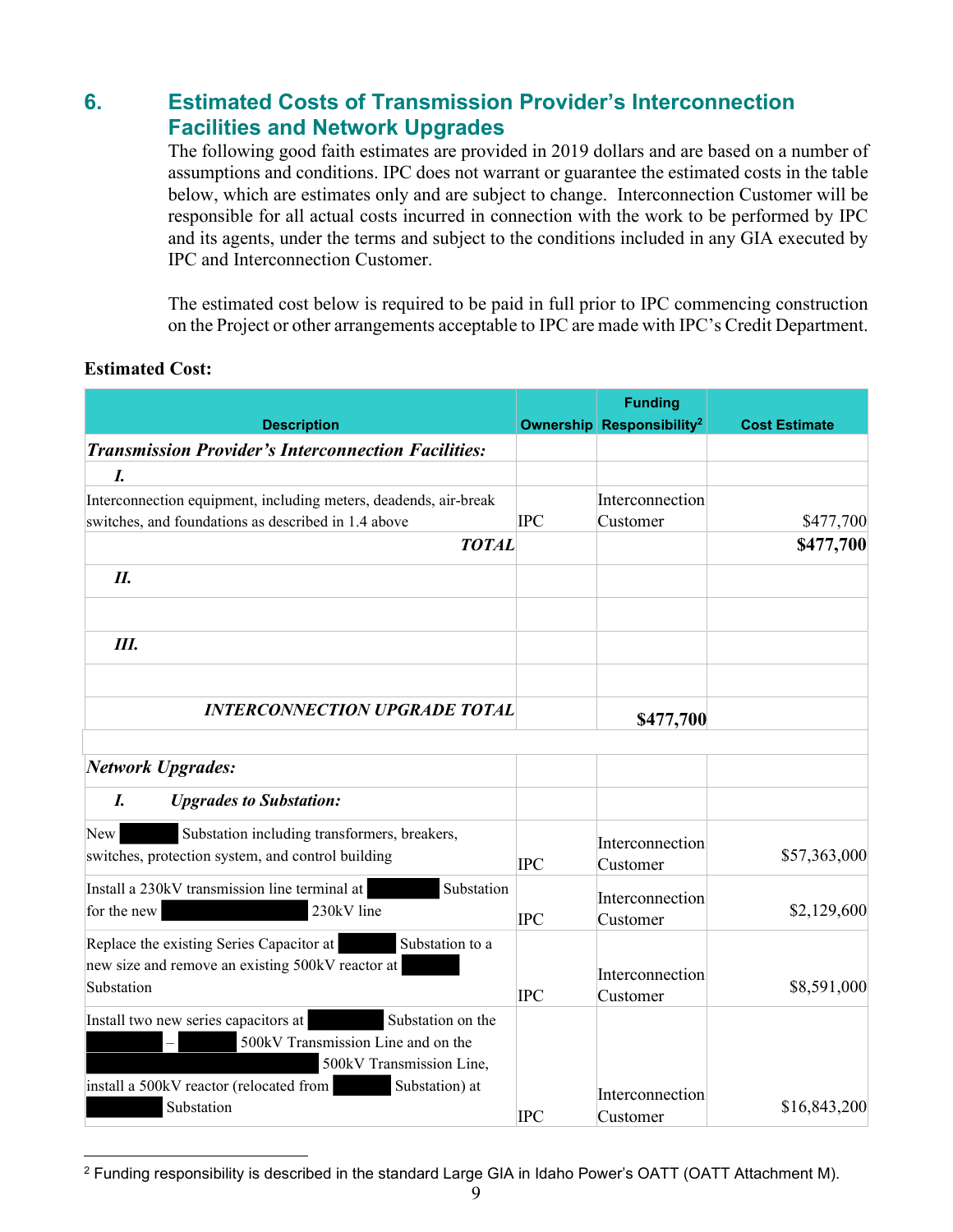| Substation<br>Install two 230kV transmission line terminals at                                                                  | <b>IPC</b> |                             | \$2,510,750  |
|---------------------------------------------------------------------------------------------------------------------------------|------------|-----------------------------|--------------|
| Replace 230kV transmission line protection at<br>Transmission Line<br>Substation for                                            | <b>IPC</b> | Interconnection<br>Customer | \$121,000    |
| Substation<br>Replace 230kV transmission line protection at<br>230kV Transmission Line<br>for                                   | <b>IPC</b> | Interconnection<br>Customer | \$121,000    |
| Install<br>500kV Remedial<br>Action Scheme with redundant communication to<br>and<br>500kV Substations                          | <b>IPC</b> | Interconnection<br>Customer | \$1,210,000  |
| <b>TOTAL</b>                                                                                                                    |            |                             | \$88,862,650 |
| Н.<br><b>Upgrades to Transmission:</b>                                                                                          |            |                             |              |
| -mile 500kV transmission lines to interconnect the<br>Install two<br>500kV Transmission Line                                    | <b>IPC</b> | Interconnection<br>Customer | \$4,803,700  |
| Install a<br>mile 230kV transmission line to<br>Substation <sub>IPC</sub>                                                       |            | Interconnection<br>Customer | \$804,650    |
| Relocate<br>miles of 230kV transmission line from<br>adjacent to<br>Substation                                                  | <b>IPC</b> | Interconnection<br>Customer | \$816,750    |
| 230kV Transmission<br>Rebuild the<br>-mile<br>Line with 1590 MCM ACSR "Lapwing" Conductor                                       | <b>IPC</b> | Interconnection<br>Customer | \$36,868,700 |
| 230kV Transmission<br>Rebuild the<br>mile<br>Line with 1590 MCM ACSR "Lapwing" Conductor                                        | <b>IPC</b> | Interconnection<br>Customer | \$3,212,550  |
| Install<br>miles of 230kV double circuit transmission line between<br>the existing<br>230kV Transmission Line and<br>Substation | <b>IPC</b> | Interconnection<br>Customer | \$1,258,400  |
| <b>TOTAL</b>                                                                                                                    |            |                             | \$47,764,750 |
| Ш.<br><b>Upgrades to Communication:</b>                                                                                         |            |                             |              |
| Install a new microwave site near<br>and<br>with a<br>control building, tower, microwave radio, and backup generator            | <b>IPC</b> | Interconnection<br>Customer | \$1,815,000  |
| Install a new microwave reflector on                                                                                            | <b>IPC</b> | Interconnection<br>Customer | \$980,100    |
| Substation<br>Install a tower and microwave radio at                                                                            | <b>IPC</b> | Interconnection<br>Customer | \$393,250    |
| Install a tower and microwave radio at                                                                                          | <b>IPC</b> | Interconnection<br>Customer | \$393,250    |
| Install a new microwave site on<br>, with a control building,<br>tower, microwave radio, and backup generator                   | <b>IPC</b> | Interconnection<br>Customer | \$1,815,000  |
| Substation, with a control<br>Install a new microwave site near<br>building, tower, microwave radio, and backup generator       | <b>IPC</b> | Interconnection<br>Customer | \$1,815,000  |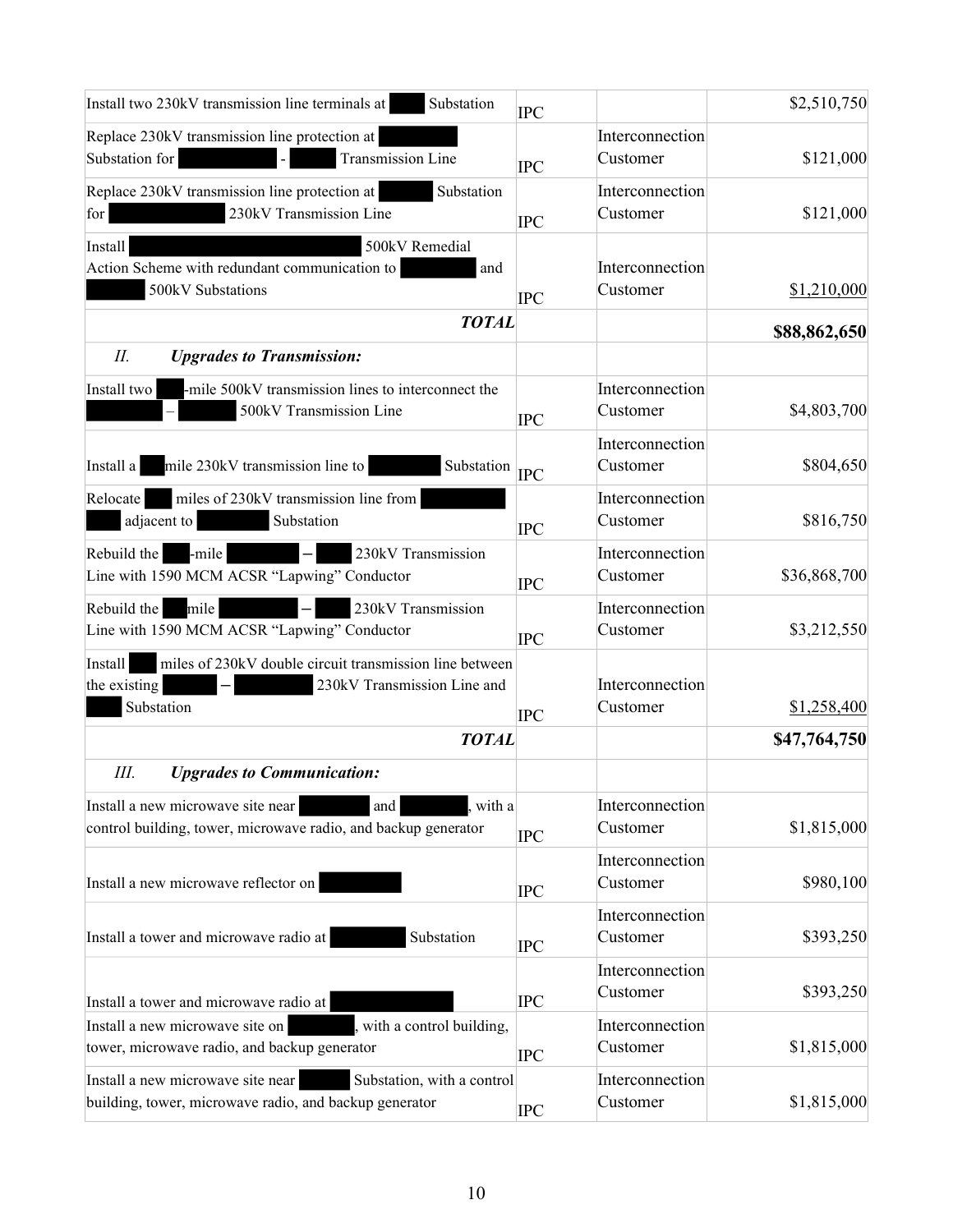| Remove an existing microwave radio at<br>and relocate<br>Substation. Add microwave antenna at<br>$\overline{a}$<br>Substation. Adjust microwave dish at | <b>IPC</b> | Interconnection<br>Customer | \$786,500   |
|---------------------------------------------------------------------------------------------------------------------------------------------------------|------------|-----------------------------|-------------|
| <b>TOTAL</b>                                                                                                                                            |            |                             | \$7,998,100 |
| <b>NETWORK UPGRADE TOTAL</b>                                                                                                                            |            | \$144,625,500               |             |
| <b>GRAND TOTAL</b>                                                                                                                                      |            | \$145,103,200               |             |
|                                                                                                                                                         |            |                             |             |

# **Note Regarding Transmission Service:**

This FSR is a study of a request for Network Resource Interconnection Service. This FSR identifies the facilities necessary to provide such service. Network Resource Interconnection Service in and of itself does not convey any right to transmission service or to deliver electricity to any specific customer or Point of Delivery. In addition, the provision of Network Integration Transmission Service or firm Pointto-Point Transmission Service may require additional studies (which may be performed in response to a request for such transmission service) and the construction of additional upgrades.

# **Note Regarding GIA:**

This Facility Study Report (FSR) is a study and preliminary evaluation only and does not constitute, or form the basis of, a definitive agreement related to the matters described in this FSR. Unless and until a GIA is executed by IPC and Interconnection Customer, no party will have any legal rights or obligations, express or implied, related to the subject matter of this FSR.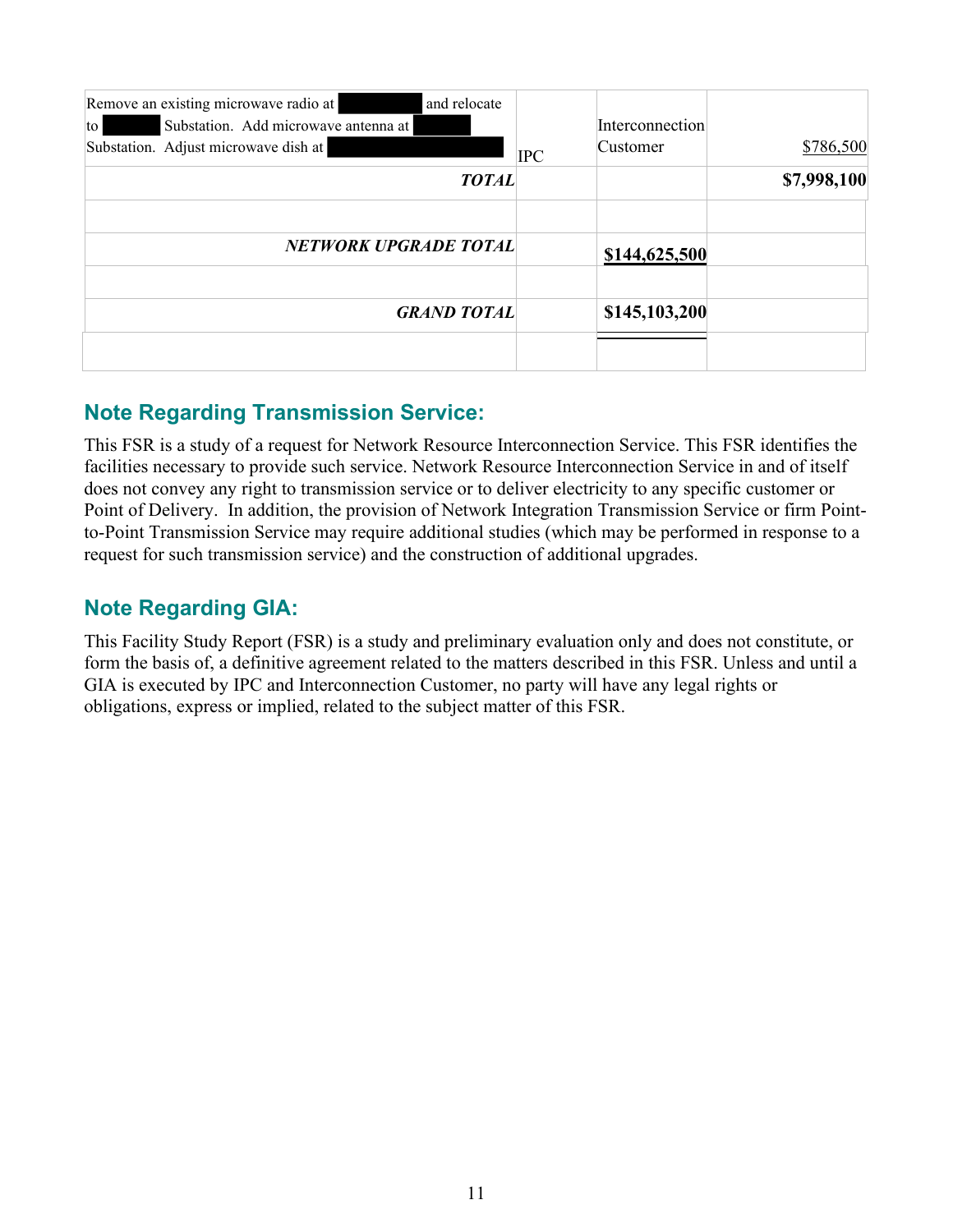# **Appendix A**

# **Generation Interconnection Control Requirements**

## **A.1 Generator Output Limit Control (GOLC)**

**A.1.1** IPC requires Interconnected Power Producers to accept GOLC signals from IPC's energy management system ("EMS").

**A.1.2** The GOLC signals will consist of four points shared between the IPC EMS (via the IPC RTU) and the Interconnection Customer's Generator Controller ("SGC"). The IPC RTU will be the master and the SGC will be the slave.

**A.1.2.1 GOLC** Setpoint: An analog output that contains the MW value the Interconnection Customer should curtail to, should a GOLC request be made via the GOLC On/Off discrete output Control point. **A.1.2.1.1** An Analog Input feedback point must be updated (to reflect the GOLC setpoint value) by the SGC upon the Controller's receipt of the GOLC setpoint change, with no intentional delay.

**A.1.2.2** GOLC On/Off: A discrete output (DO) control point with pulsing Trip/Close controls. Following a "GOLC On" control (DNP Control Code "Close/Pulse On"), the SGC will run power output back to the MW value specified in the GOLC Setpoint. Following a "GOLC Off" control (DNP Control Code "Trip/Pulse On"), the Interconnection Customer is free to run to maximum possible output.

**A.1.2.2.1** A Discrete Input (DI) feedback point must be updated (to reflect the last GOLC DO Control Code received) by the SGC upon the SGC's receipt of the GOLC DO control, with no intentional delay. The feedback DI should latch to an OFF state following the receipt of a "GOLC OFF" control and it should latch to an ON state following the receipt of an "GOLC ON" control.

**A.1.3** If a GOLC control is issued, it is expected to see MW reductions start within 1 minute and plant output to be below the GOLC Setpoint value within 10 minutes.

### **A.2 Voltage Control**

**A.2.1** IPC requires Transmission-Interconnected Power Producers to accept voltage control signals from IPC's EMS when they are connected to IPC's transmission system.

**A.2.2** The voltage control will consist of one setpoint and one feedback point shared between the IPC EMS and the SGC.

**A.2.3** The setpoint will contain the desired target voltage for plant operation. This setpoint will have a valid control range between 0.95 and 1.05 per unit ("p.u.") of nominal system voltage.

**A.2.4** The control will always be active, there is no digital supervisory point like the Curtail On/Off control above.

**A.2.4.1** When a setpoint change is issued an Analog Input feedback point must be updated (to reflect the voltage control setpoint value) by the SGC upon the Controller's receipt of the voltage control setpoint change, with no intentional delay.

**A.2.4.2** When a setpoint change is received by the SGC, the voltage control system should react with no intentional delay.

**A.2.4.3** The voltage control system should operate at the voltage indicated by the setpoint with an accuracy of  $+/- 0.5\%$  of the nominal system voltage.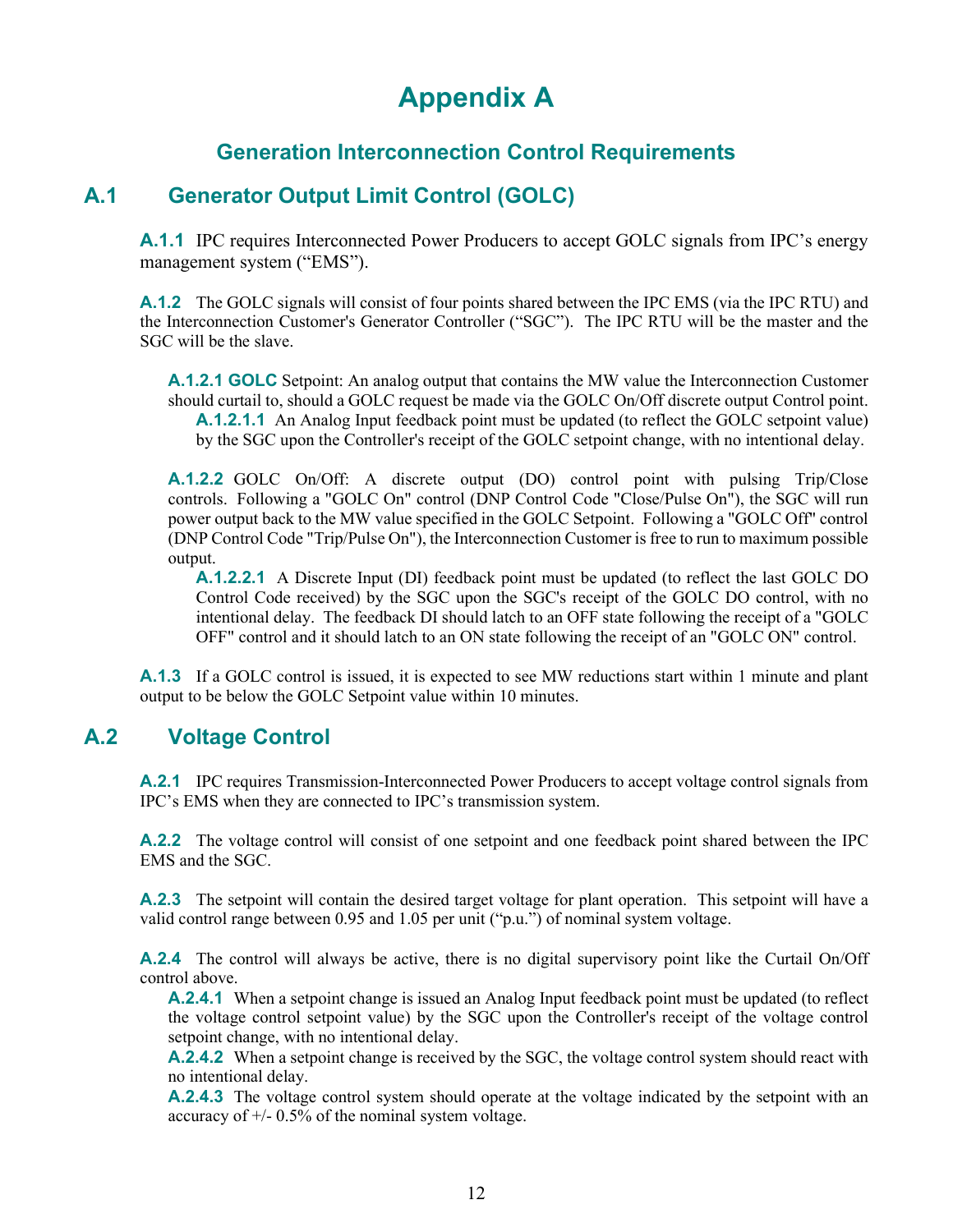A.2.5 The Interconnection Customer should supervise this control by setting up "reasonability limits", i.e. configure a reasonable range of values for this control to be valid. As an example, they will accept anything in the valid control range (between 0.95 and 1.05 p.u.) but reject values outside this range. If they were fed an erroneous value outside the valid range, their control system would default to the last known, good value.

| Digital Inputs to IPC (DNP Obj. 01, Var. 2) |                                           |               |                                 |  |  |  |  |  |
|---------------------------------------------|-------------------------------------------|---------------|---------------------------------|--|--|--|--|--|
| Index                                       | Description                               | State $(0/1)$ | Comments:                       |  |  |  |  |  |
|                                             |                                           |               | Feedback provided by            |  |  |  |  |  |
| $\theta$                                    | GOLC Off/On (Control Feedback)            | Off/On        | <b>Interconnection Customer</b> |  |  |  |  |  |
|                                             | FREQUENCY RESPONSE OFF/ON                 |               | Feedback provided by            |  |  |  |  |  |
|                                             | (Control Feedback)                        | Off/On        | <b>Interconnection Customer</b> |  |  |  |  |  |
|                                             | 52A Interconnection Customer Main Breaker |               |                                 |  |  |  |  |  |
|                                             | (if present)                              | Open/Closed   | Sourced at substation           |  |  |  |  |  |
|                                             | 52A Interconnection Customer Capacitor    |               |                                 |  |  |  |  |  |
|                                             | Breaker (if present)                      | Open/Closed   | Sourced at substation           |  |  |  |  |  |

# **A.3 Generation Interconnection Data Points Requirements**

| Digital Outputs to Interconnection Customer (DNP Obj. 12, Var. 1) |                           |                       |  |  |  |  |  |
|-------------------------------------------------------------------|---------------------------|-----------------------|--|--|--|--|--|
| Index                                                             | Description               | Comments:             |  |  |  |  |  |
|                                                                   | GOLC Off/On               | Control issued by IPC |  |  |  |  |  |
|                                                                   | Frequency Response Off/On | Control issued by IPC |  |  |  |  |  |

|                | Analog Inputs to IPC (DNP Obj. 30, Var. 2) |       |             |                    |            |               |                 |  |  |
|----------------|--------------------------------------------|-------|-------------|--------------------|------------|---------------|-----------------|--|--|
|                |                                            | Raw   | Raw         | EU                 | EU         | EU            |                 |  |  |
| Index          | Description                                | High  | Low         | High               | Low        | Units         | Comments:       |  |  |
|                |                                            |       |             |                    |            |               | Provided by     |  |  |
|                | <b>GOLC Setpoint Value Received</b>        |       |             |                    |            |               | Interconnection |  |  |
| $\mathbf{0}$   | (Feedback)                                 |       | 32767 32768 | <b>TBD</b>         | <b>TBD</b> | <b>MW</b>     | Customer        |  |  |
|                |                                            |       |             |                    |            |               | Provided by     |  |  |
|                | Voltage Control Setpoint Value Rec'd       |       |             |                    |            |               | Interconnection |  |  |
| $\mathbf{1}$   | (Feedback)                                 |       | 32767 32768 | <b>TBD</b>         | <b>TBD</b> | kV            | Customer        |  |  |
|                |                                            |       |             |                    |            |               | Provided by     |  |  |
|                |                                            |       |             |                    |            |               | Interconnection |  |  |
| $\overline{2}$ | Maximum Park Generating Capacity           |       | 32767 32768 | <b>TBD</b>         | <b>TBD</b> | <b>MW</b>     | Customer        |  |  |
|                |                                            |       |             |                    |            |               | Provided by     |  |  |
|                |                                            |       |             |                    |            |               | Interconnection |  |  |
| $\overline{3}$ | <b>Ambient Temperature</b>                 |       |             | 32767 32768 327.67 | $-327.68$  | DEG C         | Customer        |  |  |
|                |                                            |       |             |                    |            | Deg           | Provided by     |  |  |
|                |                                            |       |             |                    |            | from          | Interconnection |  |  |
| 4              | <b>Wind Direction</b>                      | 32767 |             | 32768 327.67       | $-327.68$  | North         | Customer        |  |  |
|                |                                            |       |             |                    |            |               | Provided by     |  |  |
|                |                                            |       |             |                    |            |               | Interconnection |  |  |
| 5              | Wind Speed                                 |       |             | 32767 32768 327.67 | $-327.68$  | M/S           | Customer        |  |  |
|                |                                            |       |             |                    |            |               | Provided by     |  |  |
|                |                                            |       |             |                    |            |               | Interconnection |  |  |
| 6              | <b>Relative Humidity</b>                   |       | 32767 32768 | <b>TBD</b>         | <b>TBD</b> | $\frac{0}{0}$ | Customer        |  |  |